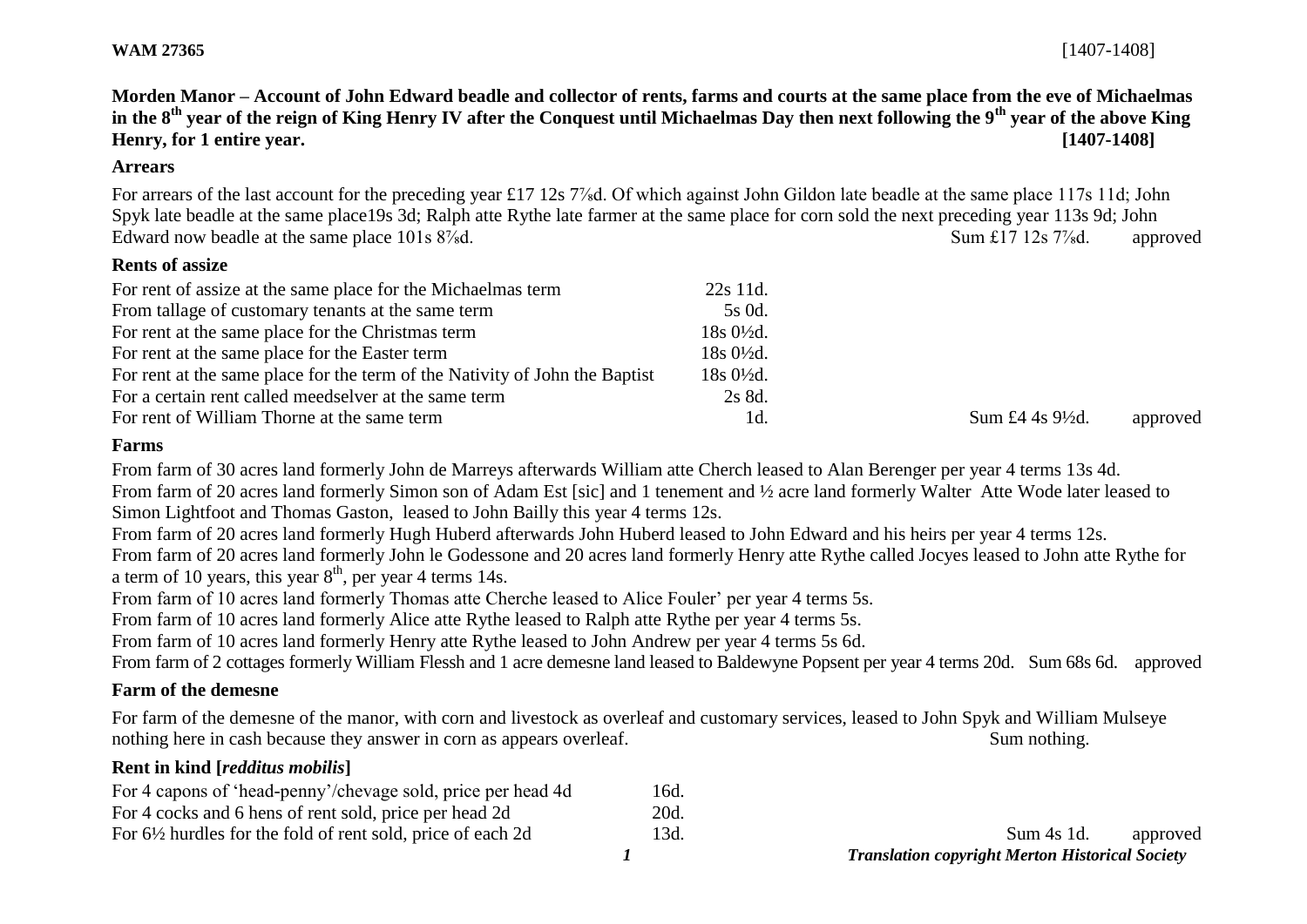| Corn sold*                                                                                                                                                                     |                 |                      |           |
|--------------------------------------------------------------------------------------------------------------------------------------------------------------------------------|-----------------|----------------------|-----------|
| For 11 quarters barley sold to the farmers of the demesne at the same place, price of a quarter 3s 4d.<br>For 6 quarters oats sold to the same farmers, price of a quarter 2s. | 36s 8d.<br>12s. | Sum 48s 8d.          | approved. |
| <b>Profits of court</b>                                                                                                                                                        |                 |                      |           |
| For 1 general Court held at the same place the Wednesday next after the feast of St Martin                                                                                     | $9s$ 5d.        |                      |           |
| For 1 Court with View held at the same place the Wednesday next after the feast of the Invention of the Cross.                                                                 |                 | 13s 5d. Sum 22s 10d. | approved  |
| Sum total of receipts with arrears £29 18 <sup>3</sup> / <sub>8</sub> d.                                                                                                       |                 |                      | approved  |
| <b>Rents Resolute</b>                                                                                                                                                          |                 |                      |           |
| In rent resolute of Thomas Kynewardeslee for land at Gildonehelde for the year, 4 terms, 4s.                                                                                   |                 | Sum 4s.              | approved  |

**WAM 27365** [1407-1408]

# **Allowances and rent defaults**

In rent allowance to John Edward beadle nothing because he holds the said land at farm and this allowance should be made for his office below. In allowance made to the said beadle because of his office this year 4 terms 12s.<sup>†</sup> In rent default for 30 acres land formerly John Marreys afterwards William atte Cherch because in the lord's hands and at farm above for the year 3s. And for tallage at Michaelmas 6⅜d. And for medselver at the Nativity of St John Baptist 2d. In rent default for 20 acres land formerly Simon son of Adam Est, 20 acres land formerly Hugh Huberd afterwards John Huberd, 20 acres land formerly John le Godessone and 20 acres land formerly Henry atte Rythe called Jocyes because in the lord's hands and at farm above for the year 4 terms 8s, for each tenement 2s. And for tallage at Michaelmas 17d, for each tenement 4¼d. And for medselver at the Nativity of St John Baptist 8d, for each tenement 2d. In rent default for 10 acres land formerly Thomas atte Cherche, 10 acres land formerly Alice atte Rythe and 10 acres land formerly Henry atte Rythe because in the lord's hands and at farm above for the year 4 terms 3s, for each tenement 12d. And for tallage at Michaelmas 7⅛d, for each tenement 2⅜d. And for medselver at the Nativity of St John Baptist 6d, for each tenement 2d. In rent default for 2 cottages formerly William Flessh because in the lord's hands and at farm above for the year 4 terms 2½d. In rent default for 1 tenement and ½ acre land formerly Walter atte Wode because in the lord's hands and at farm above for the year 4 terms 1<sup>1</sup>/2d. approved the year 4 terms 1<sup>1</sup>/2d. approved

**Building costs** of which by J Gulden 3s, by J Edward 3s.

In stipend of John Gildon and John Edward carpenters repairing the manor hall and chambers for 6 days 6s, viz taking per day 6d. Sum 6s. approved.

# **Expenses of the Bailiff and others**

In expenses of brother R Cretton bailiff of Westminster and others with him coming to the same place nothing here because by farmer. And in expenses of the clerk making the account with parchment bought 12d. Sum 12d. Sum 12d. approved

l *\* This was the produce due to the Abbey, as part of the farm of the demesne, due in corn but paid in cash.*

Historically the beadle was a customary tenant and was allowed 2s rent rebate. However, John Edward held his 20 acres at farm @ 12s pa, The previous year he had been allowed the usual 2s rebate, but this year he *was allowed the full 12s rebate.*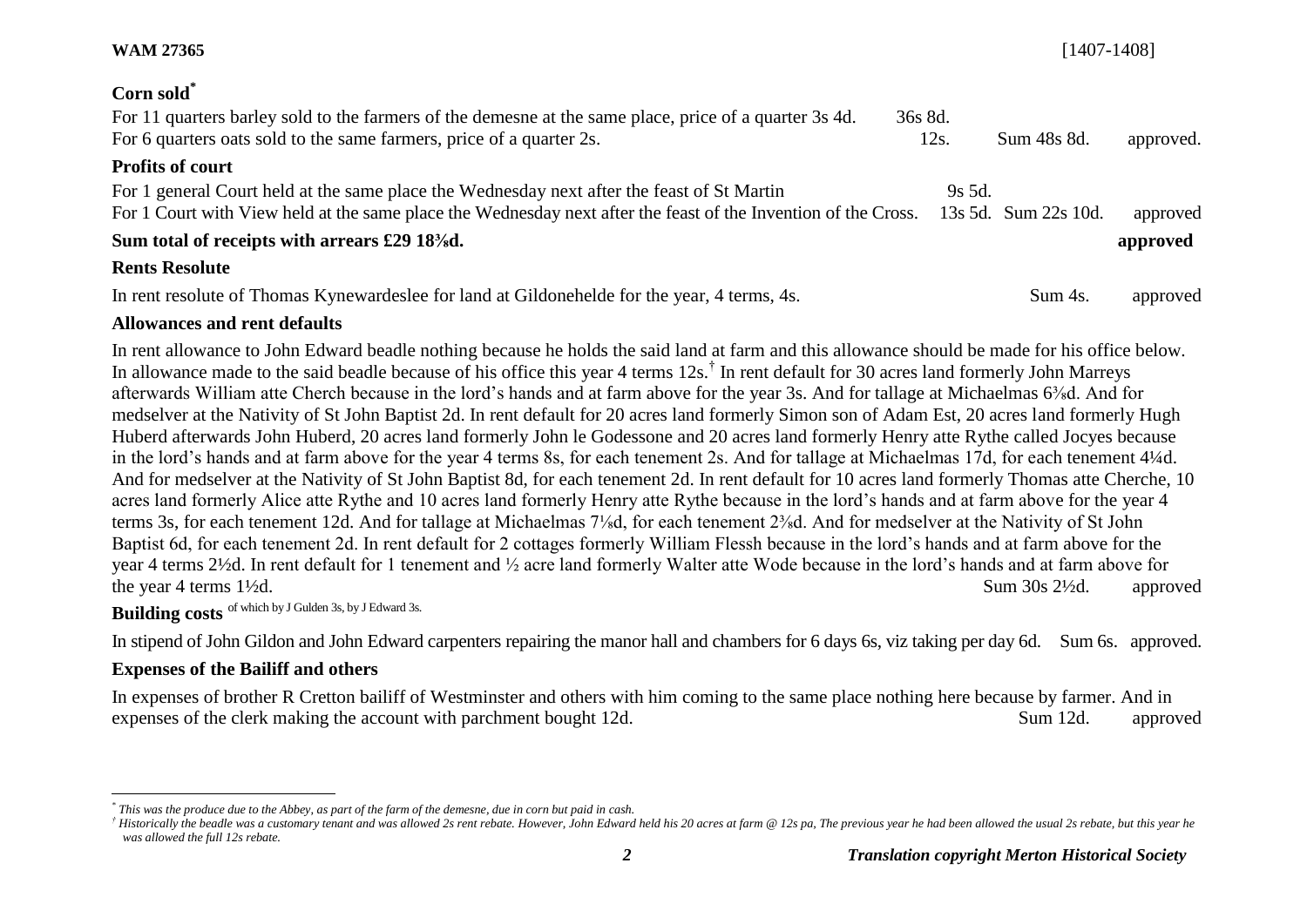# **WAM 27365** [1407-1408]

# **Cash Deliveries**

|                  | Delivered to brother Roger Cretton bailiff of Westminster for various issues [div's' ex'] by 1 tally, £14 14s 10d. Sum £14 14s 10d. |           | approved |
|------------------|-------------------------------------------------------------------------------------------------------------------------------------|-----------|----------|
|                  | Sum of all expenses and deliveries £16 16s $0\frac{1}{2}$ d. And he owes £12 5s 5 <sup>7</sup> / <sub>s</sub> d.                    |           |          |
|                  | Of which allowed 68s 5% dremitted by grace of the lord Prior and discretion of the auditors at the close of the audit,              |           |          |
|                  | of which charged against John Gildon late beadle 52s 5½d,                                                                           |           |          |
|                  | charged against John Edward beadle 16s $0\frac{3}{8}$ d. And so he still owe £8 17s.                                                |           |          |
| Quietus          | Which arrears, however, will be charged in the account next following. And so he is quit in respect of this.                        |           |          |
| Of which against | {John Gildone late beadle at the same place.                                                                                        | 60s.      |          |
|                  | [John Spyk late beadle at the same place.]                                                                                          | 19s 3d.   |          |
|                  | {Ralph atte Rythe late farmer at the same place for corn sold.                                                                      | $17s$ 9d. |          |
|                  | {John Edward now beadle at the same place.                                                                                          | £4.       |          |

**Value this year £9 7s 8d.**

# **DORSE.**

| Wheat<br>note         | Of the remaining, 12 quarters. For farm of the demesne of the manor leased to John Spyk and William Mulseye for a term of 12 years,<br>this year the $2nd$ , for the year 11 quarters, the eighth bushel heaped. For heaped measure for the same 2 bushels 3 pecks. And note that<br>the same farmers did not pay farm for the first year of their term because by their agreement they pay farm for the 1 <sup>st</sup> year in the next<br>year coming [futur'] after the end of their term is complete. Sum 23 quarters 2 bushels 3 pecks.                   |
|-----------------------|-----------------------------------------------------------------------------------------------------------------------------------------------------------------------------------------------------------------------------------------------------------------------------------------------------------------------------------------------------------------------------------------------------------------------------------------------------------------------------------------------------------------------------------------------------------------|
|                       | Of which delivered to brother John Burwell keeper of the granary at Westminster by 1 tally 11 quarters, the eighth bushel heaped. Given<br>for heaped measure for the same 2 bushels 3 pecks. Sum 11 quarters 2 bushels 3 pecks. And there remain 12 quarters wheat, the eighth<br>bushel heaped, in the hands of John Spyk and William Mulseye farmers of the demesne at the same place. approved                                                                                                                                                              |
| <b>Peas</b>           | Of the remaining, 8 quarters. Sum 8 quarters. And there remain 8 quarters peas by the aforesaid measure in the hands of the aforesaid<br>farmer. approved                                                                                                                                                                                                                                                                                                                                                                                                       |
| <b>Barley</b><br>note | Of the remaining, 18 quarters. For farm of the demesne of the manor aforesaid leased to the abovesaid farmers as appears above under<br>the heading Wheat for the year 11 quarters, the eighth bushel heaped. Given for heaped measure for the same 2 bushels 3 pecks. And<br>note that the same farmers did not pay farm for the first year of their term because by their agreement they pay farm for the said 1 <sup>st</sup> year<br>in the next year coming [futur'] after the end of their term is complete. Sum 29 quarters 2 bushels 3 pecks. approved. |
|                       | Of which in sale as within to the farmers themselves 11 quarters. Given for heaped measure for the same 2 bushels 3 pecks. Sum 11<br>quarters 2 bushels 3 pecks. And there remain 18 quarters barley by the aforesaid measure in the hands of the aforesaid farmers.<br>approved                                                                                                                                                                                                                                                                                |